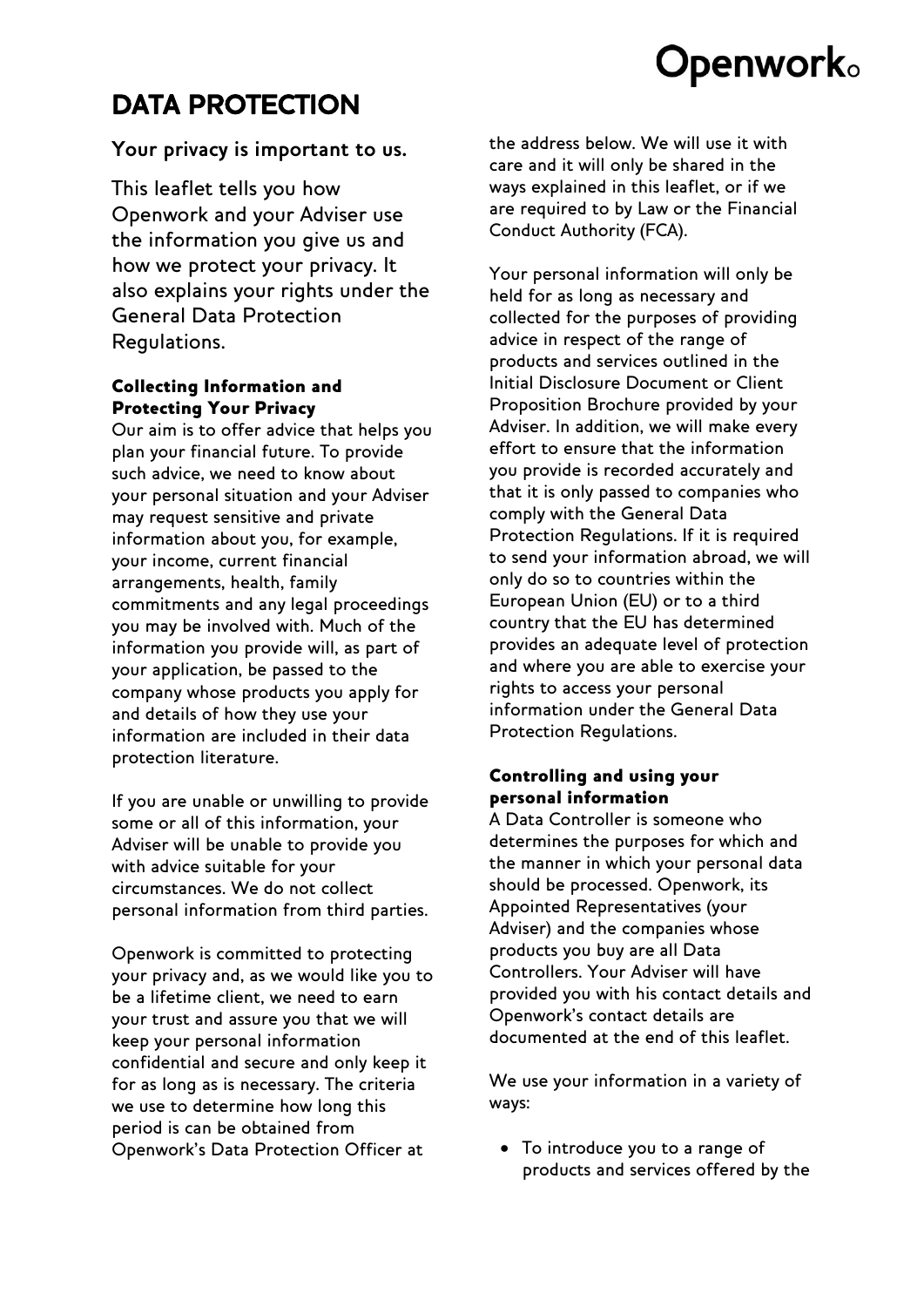companies we are associated with (or may be associated with in the future).

- To help with administration.
- To contact you with details of changes to products you have bought.
- For business analysis and research.
- For marketing products and services we think may be suitable for you (unless you ask us not to send you this information).
- To comply with the Law and/or our FCA's requirements.
- To verify your identity by searching publicly available records held by credit reference agencies.
- To prevent fraud and money laundering, we may pass your details to other companies, public bodies including the police or to an insurer's database. Insurance companies can search databases for any relevant information that exists about you.

We therefore process your data because it is necessary for:

- the performance of a contract to which you are a party.
- compliance with legal obligations to which we as the controller are subject.

None of the information gathered about you will be used in automatic decision making.

#### Your health details

If you apply for some types of insurance (eg. life insurance, pensions, sickness etc) you will be required to provide details of your health. Under the General Data Protection Regulations, this is regarded as sensitive personal data.

Your Adviser will have access to your medical details unless you prefer to

complete a medical statement of health in private. If this is the case, please send it with your application marked for the attention of the "Consultant Medical Officer" in a sealed envelope.

We do need your explicit consent to collect and process your health details, which of course you may withdraw at any time. To provide this consent, please sign and provide one copy of this form to your Adviser.

#### Mortgage Credit Checking

If you apply for a mortgage your information will be passed to the lender, who will carry out a credit check. You will also have to provide details of any criminal convictions you may have had. These details will be passed to the lender to carry out any necessary checks.

#### Marketing and Sharing Your Information

The information you give us will be added to any other details we hold about you. Openwork will never sell your details to a third party, but we may share your information with carefully selected companies we are associated with. Therefore, we (or they) may contact you (by mail, email, telephone or other appropriate means) to tell you about products, services or offers we believe may interest you. The products and services may not be related to financial services. You can ask us not to contact you for this reason, at any time, by writing to us at our Head Office. This will not affect your relationship with your Adviser.

We may have to pass your details to another Adviser if, for example your Adviser is ill or you need advice in a different product area. If your Adviser leaves we may pass your details to another Adviser so that we can continue to provide you with a high standard of service.